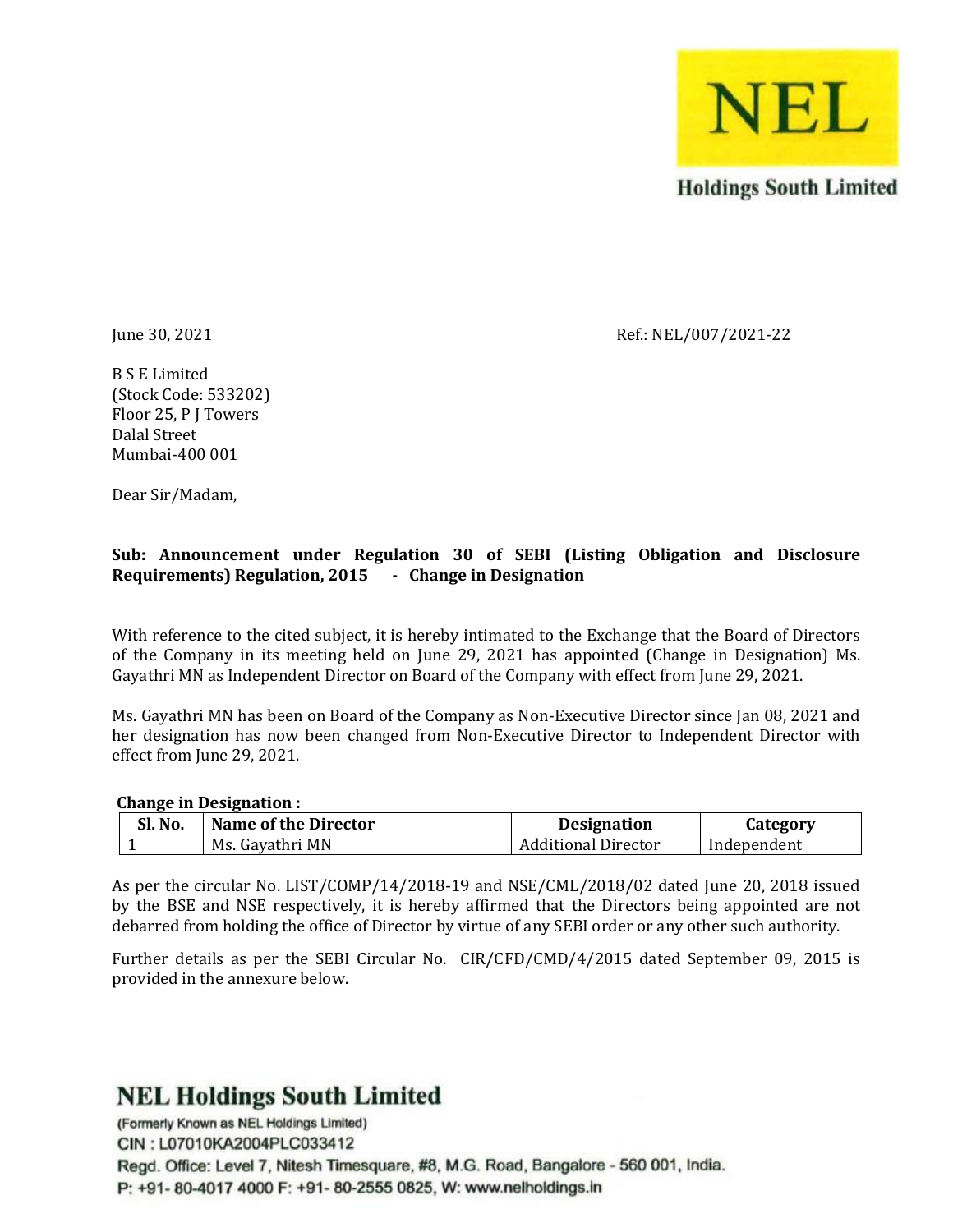

We wish to inform that the Company is not appointing any new Director to the Board and only the designation of Ms. Gayathri MN is changed from Non-Executive Director to Independent Director

Request you to treat this as compliance with the SEBI (LODR) Regulations, 2015 and take the same on record.

SWGS SO

BANGALORE

ğ

Yours faithfully,

For NEL Holdings South Limited (formerly NEL Holdings Limited)

Prasant Ouma

**Prasant Kumar Company Secretary & Chief Compliance Officer** 

Encl.: As Above

**NEL Holdings South Limited** 

(Formerly Known as NEL Holdings Limited) CIN: L07010KA2004PLC033412 Regd. Office: Level 7, Nitesh Timesquare, #8, M.G. Road, Bangalore - 560 001, India. P: +91- 80-4017 4000 F: +91- 80-2555 0825, W: www.nelholdings.in